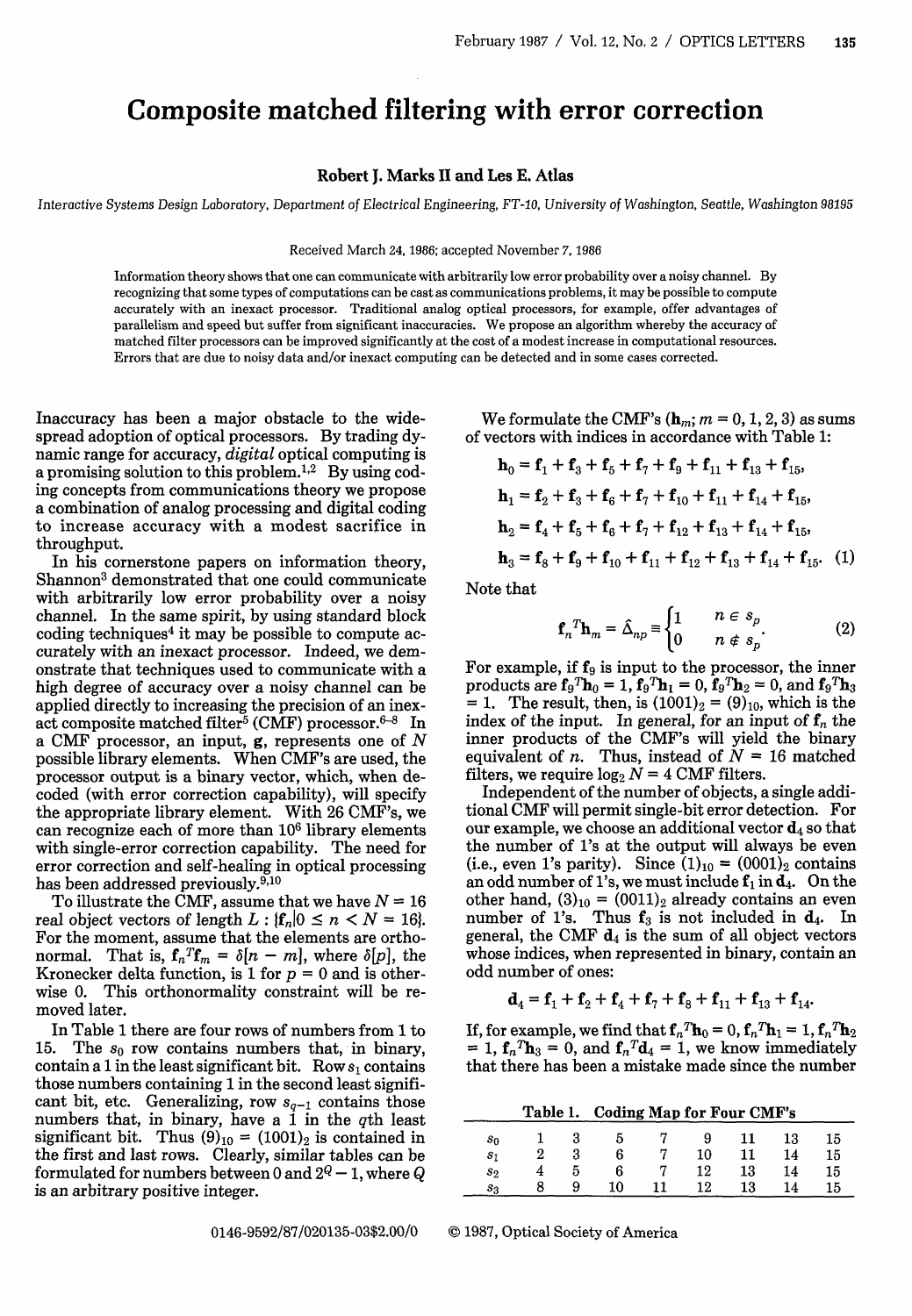of l's is odd. Note that it is possible to have two-bit errors go undetected.

Using additional CMF's, we can detect and *correct* bit errors. The example presented here is based on Hamming error-correction coding.4 To illustrate single-bit correction, we first reorganize the labeling of the four CMF's in Eq. (1):

TO **=** ti,

$$
\tau_0 = \mathbf{t}_1,
$$
\n
$$
\tau_1 = \mathbf{t}_2,
$$
\n
$$
\mathbf{h}_0 = \mathbf{t}_3 = \mathbf{f}_1 + \mathbf{f}_3 + \mathbf{f}_5 + \mathbf{f}_7 + \mathbf{f}_9 + \mathbf{f}_{11} + \mathbf{f}_{13} + \mathbf{f}_{15},
$$
\n
$$
\tau_2 = \mathbf{t}_4,
$$
\n
$$
\mathbf{h}_1 = \mathbf{t}_5 = \mathbf{f}_2 + \mathbf{f}_3 + \mathbf{f}_6 + \mathbf{f}_7 + \mathbf{f}_{10} + \mathbf{f}_{11} + \mathbf{f}_{14} + \mathbf{f}_{15},
$$
\n
$$
\mathbf{h}_2 = \mathbf{t}_6 = \mathbf{f}_4 + \mathbf{f}_5 + \mathbf{f}_6 + \mathbf{f}_7 + \mathbf{f}_{12} + \mathbf{f}_{13} + \mathbf{f}_{14} + \mathbf{f}_{15},
$$
\n
$$
\mathbf{h}_3 = \mathbf{t}_7 = \mathbf{f}_8 + \mathbf{f}_9 + \mathbf{f}_{10} + \mathbf{f}_{11} + \mathbf{f}_{12} + \mathbf{f}_{13} + \mathbf{f}_{14} + \mathbf{f}_{15}.
$$
\n(3)

The three additional vectors,  $t_1$ ,  $t_2$ , and  $t_4$ , are errorcorrecting CMF's and have yet to be specified.

To determine the error-correcting CMF's, we make use of Table 2, which is formulated exactly like Table 1 except that the maximum index number is 7. To determine the first error-correction CMF,  $\tau_0 = \mathbf{t}_1$ , we consider from the table the CMF's  $t_1$ ,  $t_3$ ,  $t_5$ , and  $t_7$ . We require that each  $f_n$  appear in these four CMF's an even number of times.  $f_1$ , for example, already appears in  $t_3$  but not in  $t_5$  and  $t_7$ . Thus, to make the number of appearances even, we require that  $t_1$  contain  $f_1$ .  $f_7$ , on the other hand, appears in  $t_3$  and  $t_5$  but not in  $t_7$ . Since its number of appearances is already even,  $f_7$  is not included in  $t_1$ .

The elements of the second error-correction CMF,  $\tau_1$  =  $t_2$ , are similarly determined, except that, as is given in Table 2, we consider only the CMF's  ${\bf t}_2, {\bf t}_3, {\bf t}_6,$ and  $t_7$ . Continuing, our final result is

$$
\tau_0 = \mathbf{t}_1 = \mathbf{f}_1 + \mathbf{f}_2 + \mathbf{f}_5 + \mathbf{f}_6 + \mathbf{f}_8 + \mathbf{f}_{11} + \mathbf{f}_{12} + \mathbf{f}_{15},
$$
\n
$$
\tau_1 = \mathbf{t}_2 = \mathbf{f}_1 + \mathbf{f}_3 + \mathbf{f}_4 + \mathbf{f}_6 + \mathbf{f}_8 + \mathbf{f}_{10} + \mathbf{f}_{13} + \mathbf{f}_{15},
$$
\n
$$
\mathbf{t}_3 = \mathbf{f}_1 + \mathbf{f}_3 + \mathbf{f}_5 + \mathbf{f}_7 + \mathbf{f}_9 + \mathbf{f}_{11} + \mathbf{f}_{13} + \mathbf{f}_{15},
$$
\n
$$
\tau_2 = \mathbf{t}_4 = \mathbf{f}_2 + \mathbf{f}_3 + \mathbf{f}_4 + \mathbf{f}_5 + \mathbf{f}_8 + \mathbf{f}_9 + \mathbf{f}_{14} + \mathbf{f}_{15},
$$
\n
$$
\mathbf{t}_5 = \mathbf{f}_2 + \mathbf{f}_3 + \mathbf{f}_6 + \mathbf{f}_7 + \mathbf{f}_{10} + \mathbf{f}_{11} + \mathbf{f}_{14} + \mathbf{f}_{15},
$$
\n
$$
\mathbf{t}_6 = \mathbf{f}_4 + \mathbf{f}_5 + \mathbf{f}_6 + \mathbf{f}_7 + \mathbf{f}_{12} + \mathbf{f}_{13} + \mathbf{f}_{14} + \mathbf{f}_{15},
$$
\n
$$
\mathbf{t}_7 = \mathbf{f}_8 + \mathbf{f}_9 + \mathbf{f}_{10} + \mathbf{f}_{11} + \mathbf{f}_{12} + \mathbf{f}_{13} + \mathbf{f}_{14} + \mathbf{f}_{15}.
$$
\n(4)

We now illustrate single-bit error correction. If  $f_9$  is input, the result is

$$
\mathbf{f}_9^T [\mathbf{t}_1 | \mathbf{t}_2 | \mathbf{t}_3 | \mathbf{t}_4 | \mathbf{t}_5 | \mathbf{t}_6 | \mathbf{t}_7] = [0011001]. \tag{5}
$$

Table 2. Error-Correction Coding Map for Four CMF's

| $\sum_{i=1}^{n}$ |  |  |  |  |  |  |  |  |
|------------------|--|--|--|--|--|--|--|--|
| $\tau_0$         |  |  |  |  |  |  |  |  |
| $\tau$ .         |  |  |  |  |  |  |  |  |
| Τ0               |  |  |  |  |  |  |  |  |

Suppose, however, that, because of input or processor noise, there were a single-bit error and, instead of the binary vector in Eq. (5), we had as an output

[00111011. (6)

Referring again to row  $\tau_0$  in Table 2, we see that there is a mistake in the output of at least one of the CMF's  $t_1$ ,  $t_3$ ,  $t_5$ , or  $t_7$ . Why? Because these CMF outputs contain an odd number of l's. By design, the number of 1's should be even. The bits for row  $\tau_1$ , on the other hand, are even parity, and there is no apparent mistake at the outputs of CMF's  $t_2$ ,  $t_3$ ,  $t_6$ , and  $t_7$ . There is, however, a second mistake corresponding to row  $\tau_2$ . Using a 1 for a detected error and 0 otherwise, we conclude that our bit error occurred at the output of CMF number  $(101)<sub>2</sub> = 5$ . Equivalently,  $f<sub>5</sub>$  is the only element that is in  $\tau_0$  and  $\tau_2$  but not in  $\tau_1$ . Comparing Eq. (5) with expression (6) substantiates our result.

The parameters of our single-bit error correction revolve around  $M =$  number of error-correction CMF's. For the example above,  $M = 3$ . The total number of CMF's, including error-correction CMF's, is  $P = 2^M - 1$ . The total number of (nonerror-correcting) CMF's that would be used if there were no coding is  $Q = P - M = 2^M - M - 1$ . Finally, the number of objects cataloged for detection is  $\overline{N} = 2^Q$ . As we claimed above, for  $N = 10^6$  objects a total of  $P = 26$ CMF's (corresponding to  $M = 6$ ) is needed for singlebit error correction. However, in the presence of either input or processor noise, the uncertainty (variance) of the processor output increases with the number of library elements. The effect of this increased uncertainty has yet to be studied.

Here we extend the error-correction results above to the case when the *N* objects are not orthogonal. For *N* objects, we form the P CMF's

$$
\mathbf{s}_p = \sum_{n=1}^N a_{pm} \mathbf{f}_n \qquad 1 \le p \le P,\tag{7}
$$

where the  $a_{pm}$  coefficients are determined by

$$
\mathbf{s}_p{}^T \mathbf{f}_m = \begin{cases} 1 & \mathbf{f}_m \in t_p \\ 0 & \mathbf{f}_m \notin t_p \end{cases}
$$

$$
= \hat{\Delta}_{pm}.
$$
 (8)

As an example, for  $M = 3 (P = 7, N = 16)$ , the matrix  $\hat{\Delta}$ containing the elements  $\tilde{\Delta}_{pm}$  is, from Eqs. (4),

0110011010011001 **<sup>I</sup>**0101101010100101 <sup>0101010101010101</sup> A= 00111100110000111. 0011001100110011 0000111100001111 0000000011111111 (9)

Substituting Eq. (7) into Eq. (8) gives

$$
\sum_{n=1}^{N} a_{pn} r_{nm} = \hat{\Delta}_{pm}, \qquad (10)
$$